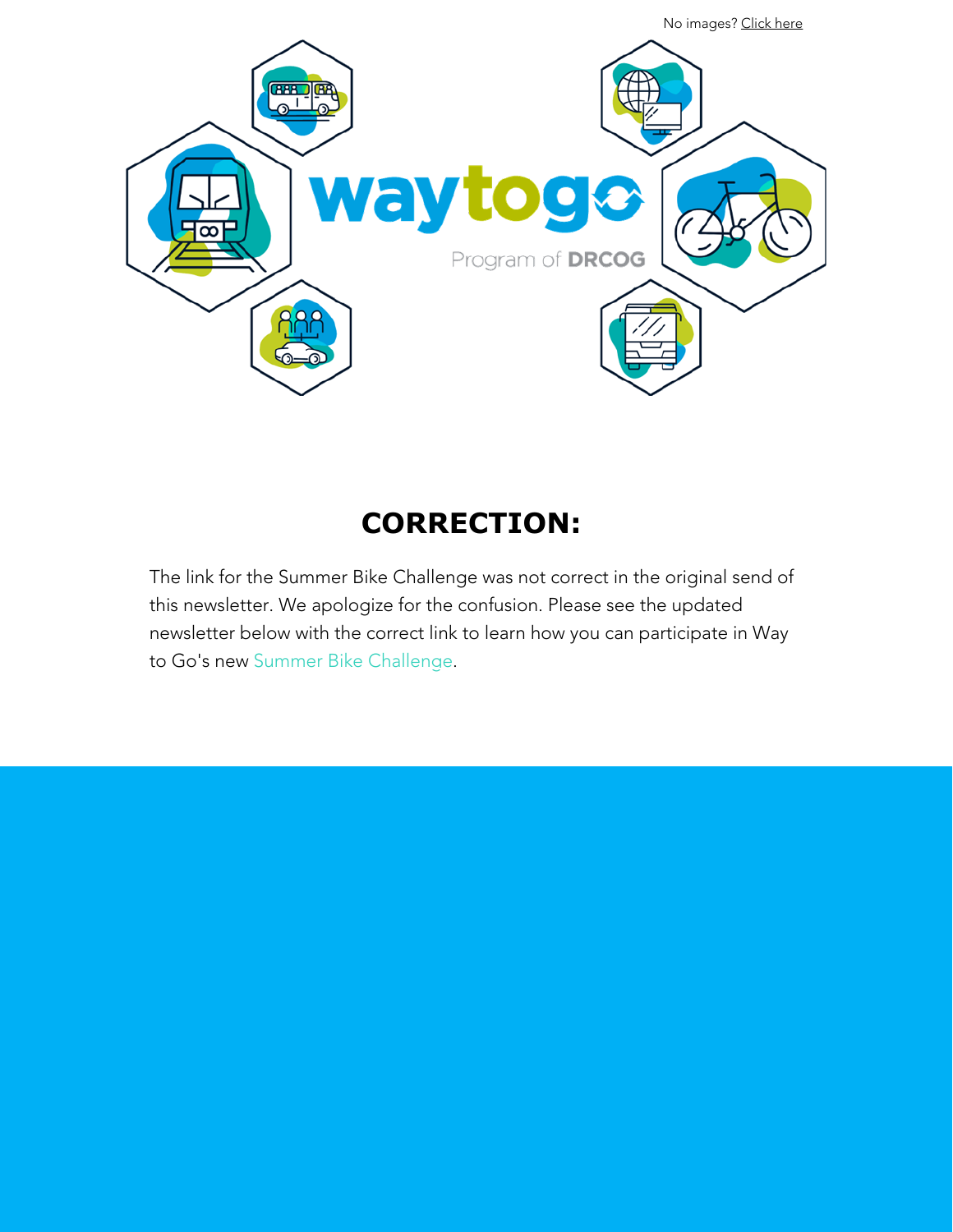

# **Yay, it's Colorado Bike Month!**

It's officially bike season, and we are so excited! Dust off that bike and get out and enjoy some of Colorado's most beautiful months. Going back to the office? Give bike commuting a try. Still working remotely for a while? Pedal to the grocery store or the park!

For even more fun – as if we could make biking more fun – Way to Go is challenging everyone to participate in a regionwide scavenger hunt to be entered to win prizes! Here's how to join in:

- 1. Download the Pedal Pursuit scavenger hunt checklist a[t](https://drcog.createsend1.com/t/d-l-mhkjkkt-l-y/) [BikeToWorkDay.us](https://drcog.createsend1.com/t/d-l-mhkjkkt-l-j/)[/summerbikechallenge.](https://drcog.createsend1.com/t/d-l-mhkjkkt-l-t/)
- 2. Visit destinations on the checklist and track trips on [mywaytogo.org](https://drcog.createsend1.com/t/d-l-mhkjkkt-l-i/)
- 3. Pro tip: Connect your Strava account to mywaytogo.org for easy trip tracking — [learn how.](https://drcog.createsend1.com/t/d-l-mhkjkkt-l-d/)
- 4. Complete five or more destinations on the checklist
- 5. Email a photo of your completed checklist to [waytogo@drcog.org](mailto:waytogo@drcog.org) to will be entered to win prizes!
- 6. Post photos of your bike adventures with #SummerBikeChallenge for more chances to win.

For more information, contact [waytogo@drcog.org](mailto:waytogo@drcog.org).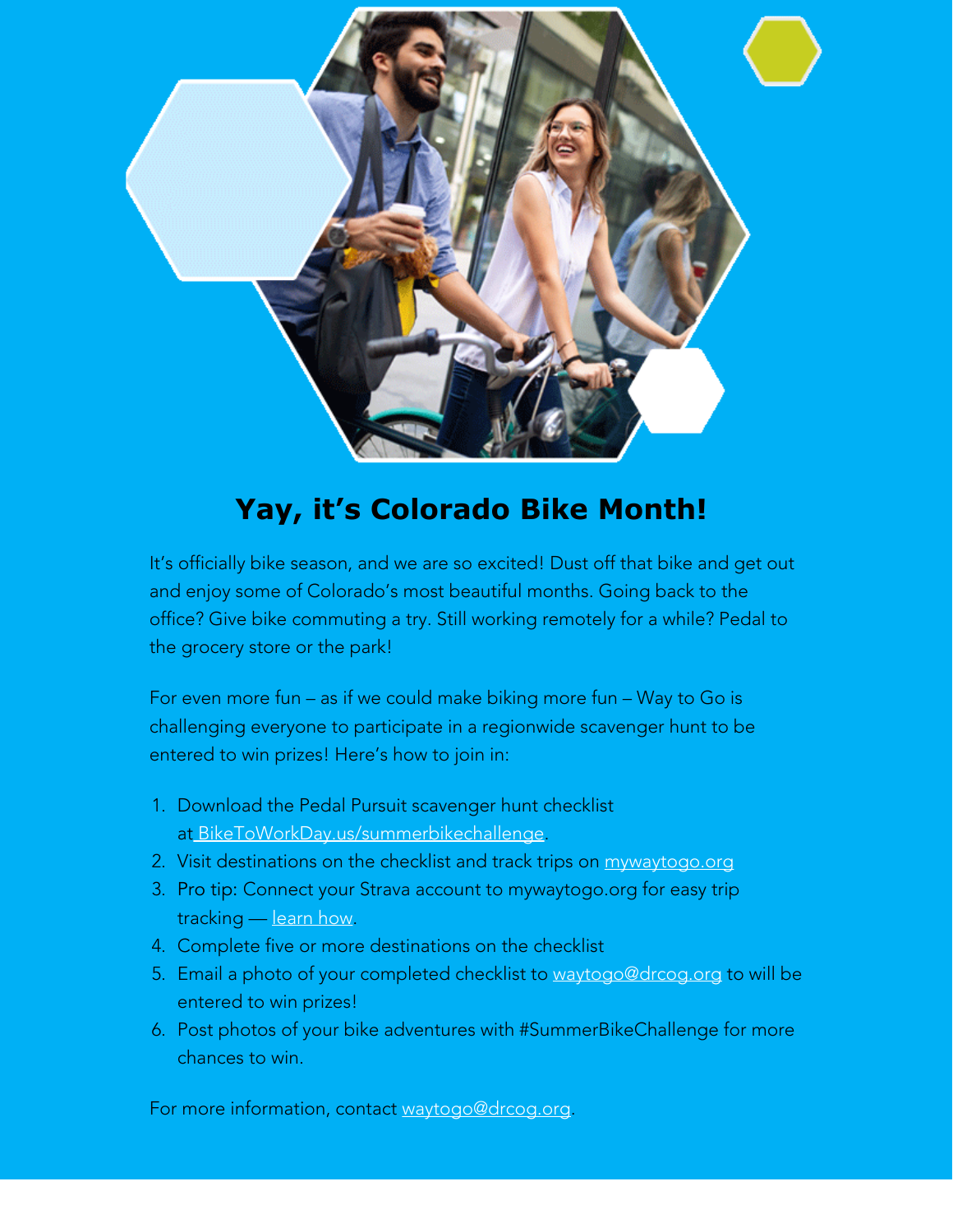



#### **Bike to Work Day postponed until Sept. 22**

Bike to Work Day will not take place this month, due to the unprecedented and constantly evolving effects of the COVID-19 pandemic. Instead, Bike to Work Day will be Sept. 22, 2020, which will also be the day commuters nationwide celebrate Bike to Work Day. This year's theme is Rejoin the Movement, so note the rescheduled date on your calendars and celebrate biking with us — and everyone else in the nation — this September. We can't wait to see you!

For more information, contact us at **[btwd@drcog.org](mailto:btwd@drcog.org)**.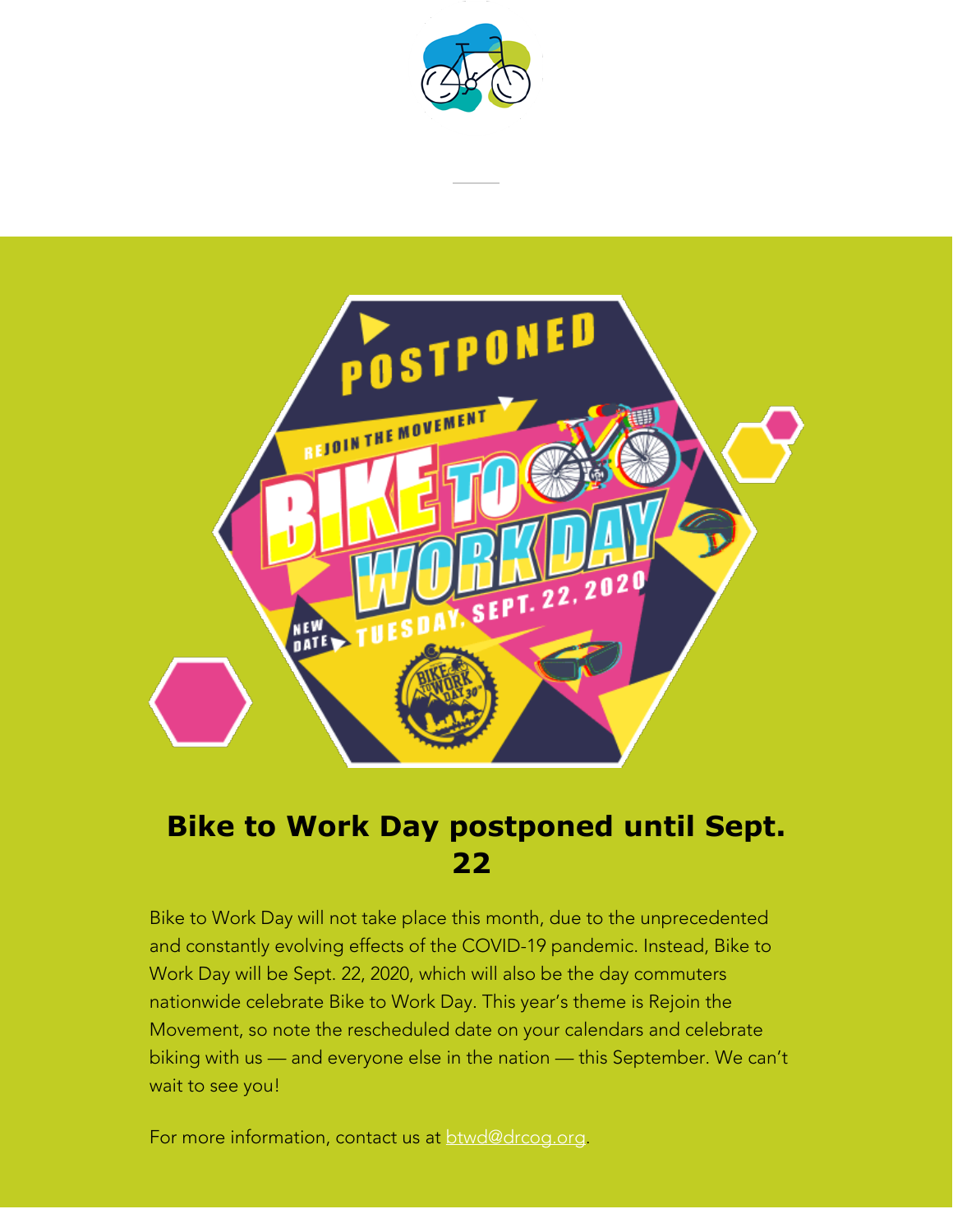

#### **Bike throughout the year**

Our friends at Bicycle Colorado have been working hard to ensure people can continue biking — and doing so safely — throughout the COVID-19 pandemic. Check out a few of the resources they've published in the past few weeks by visiting the [Bicycle Colorado website](https://drcog.createsend1.com/t/d-l-mhkjkkt-l-h/), including [comprehensive guidance](https://drcog.createsend1.com/t/d-l-mhkjkkt-l-k/) for riding a bike during the pandemic and how to safely interact with bike shop employees; [tips for riding safely](https://drcog.createsend1.com/t/d-l-mhkjkkt-l-u/) and folks who are new to biking; and an article on what cities, businesses, elected leaders and individuals can do to [encourage biking for transportation](https://drcog.createsend1.com/t/d-l-mhkjkkt-l-x/).

Bicycle Colorado envisions a Colorado where riding a bicycle is *always* safe and convenient for *everyone*, where bicycling is the top choice for recreational and everyday trips and where the benefits of bicycling are experienced and valued by all people in our state. They've been working since 1992 to make that a reality.

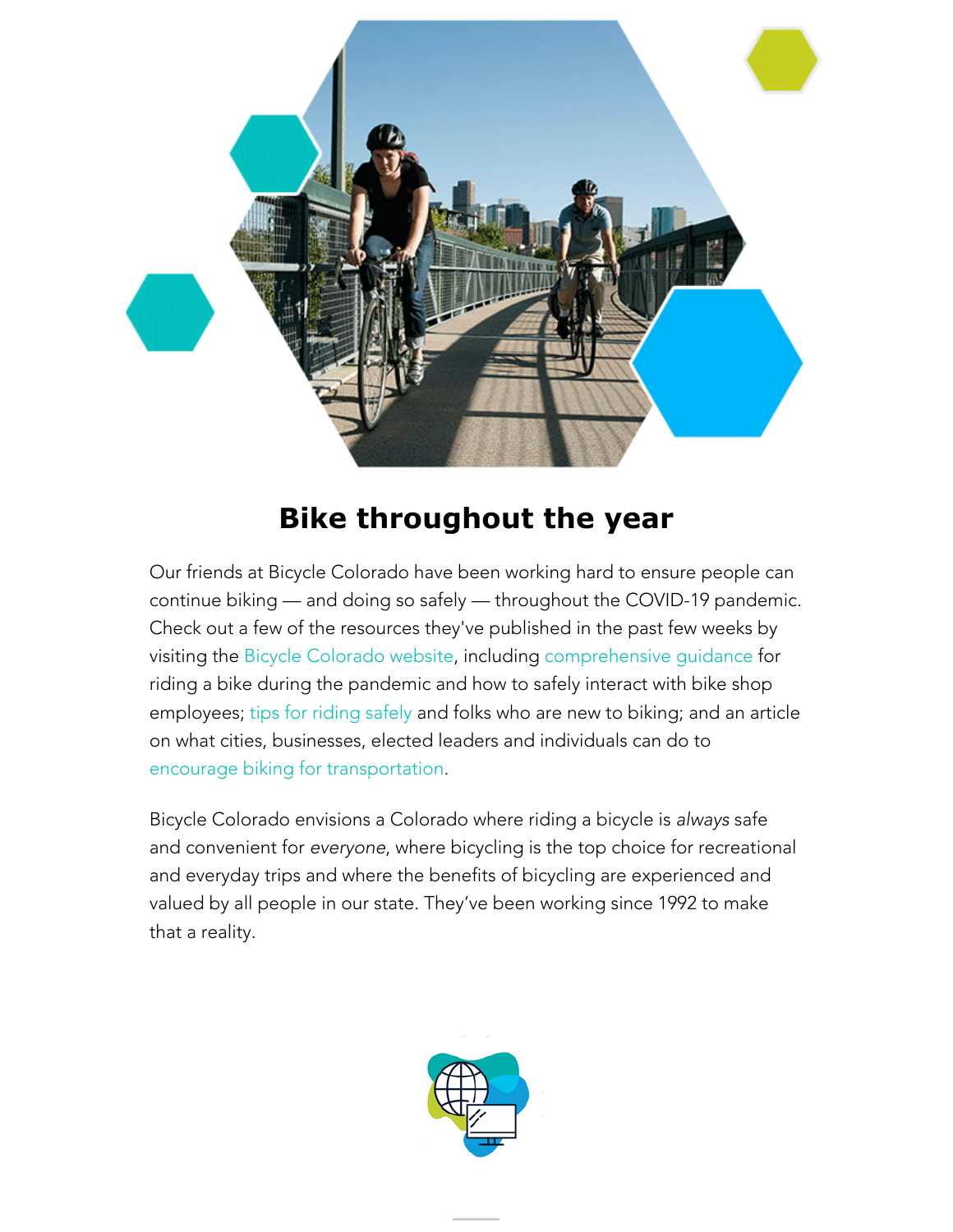

#### **Telework Tomorrow**

Way to Go is offering Denver region employers support while we many employees work from home through [Telework Tomorrow.](https://drcog.createsend1.com/t/d-l-mhkjkkt-l-m/) While the long-term workplace effects of COVID-19 remain unclear, Way to Go can help your company formalize and implement a telework policy that fits your needs. Our commuter consultants offer free one-on-one assistance. Check out the [toolkit](https://drcog.createsend1.com/t/d-l-mhkjkkt-l-c/) to get started.

For more information, contact Way to Go's commuter consultants at [waytogo@drcog.org](mailto:waytogo@drcog.org).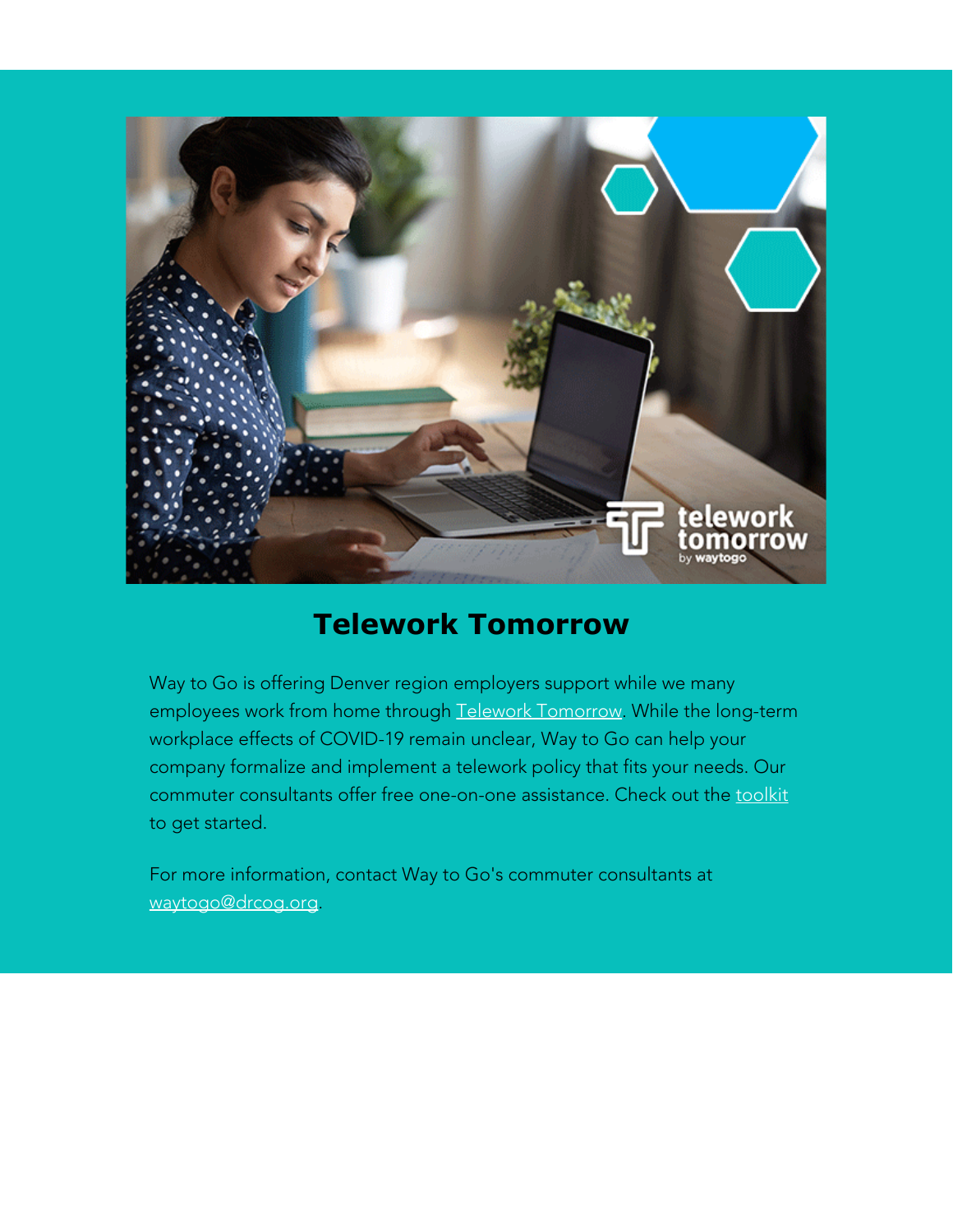

#### **[mywaytogo.org](https://drcog.createsend1.com/t/d-l-mhkjkkt-l-q/) offers commuters air quality information**

A partnership among the Way to Go and Regional Air Quality Council's "Simple Steps. Better Air." teams has resulted in a new integration of air quality metrics into [mywaytogo](https://drcog.createsend1.com/t/d-l-mhkjkkt-l-a/)[.org](https://drcog.createsend1.com/t/d-l-mhkjkkt-l-f/). When they track trips, commuters can see their immediate positive effects on air quality, their health and their wallets. Commuters can also plan their trips and find potential carpool and vanpool buddies using the site. Sign up at [mywaytogo](https://drcog.createsend1.com/t/d-l-mhkjkkt-l-z/)[.org](https://drcog.createsend1.com/t/d-l-mhkjkkt-l-v/) or download the Commute Tracker app for [Android](https://drcog.createsend1.com/t/d-l-mhkjkkt-l-e/) or [Apple](https://drcog.createsend1.com/t/d-l-mhkjkkt-l-s/) to start planning and tracking your trips, and be entered in fun challenges (sometimes with prizes)!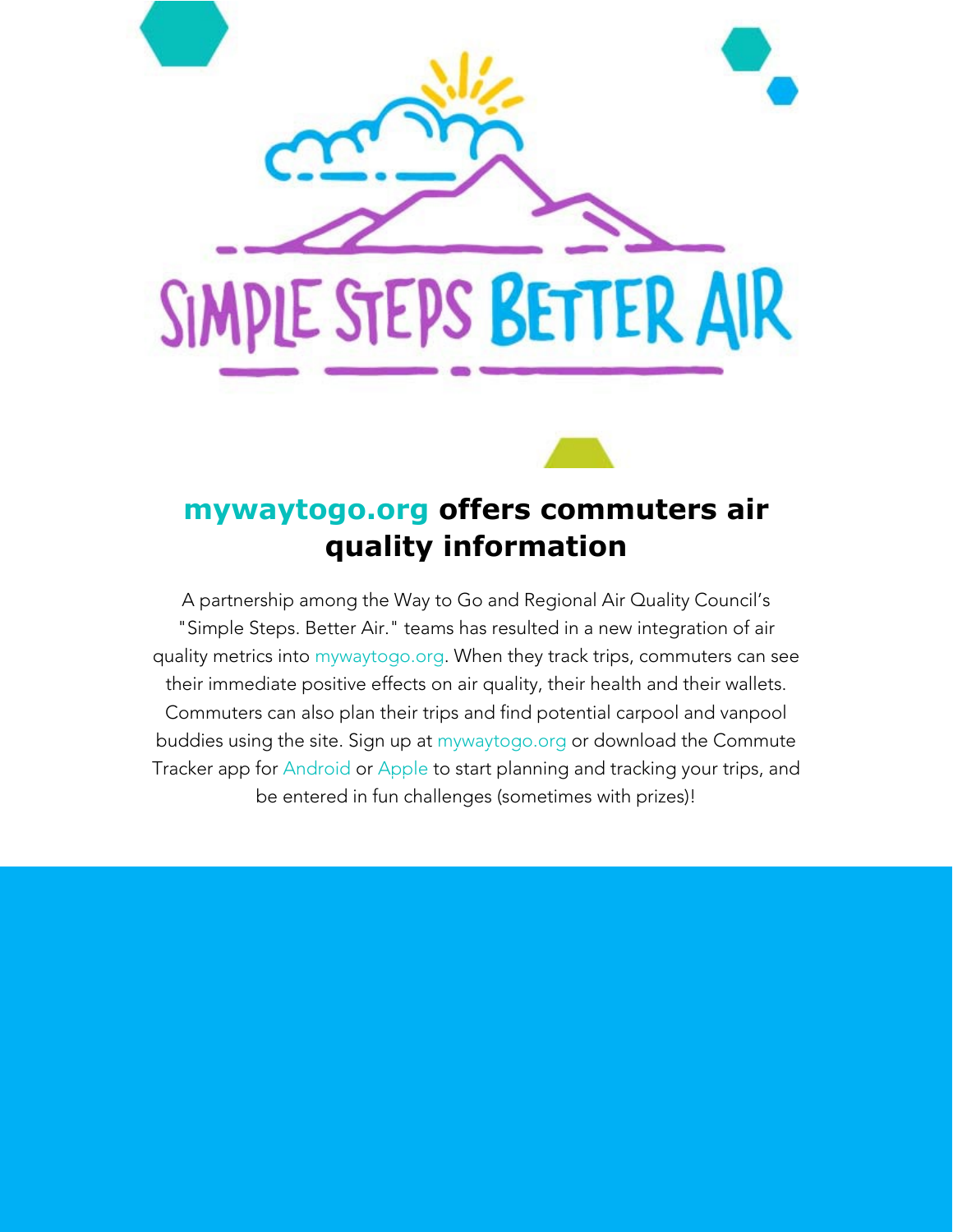

#### **2020 Association for Commuter Transportation conference goes virtual**

Due to the ongoing COVID-19 pandemic and after careful review by the Association for Commuter Transportation's Board of Directors, this year's conference has been cancelled. Denver was scheduled to host the Association for Commuter Transportation's International Conference Aug. 2-5. The virtual event will include the keynote speakers that had been confirmed for the inperson event, more than 75 presentations and sessions, a virtual exhibit hall, the awards ceremony and networking events.

Registration will reopen for virtual conference this month. If you're already registered, watch for an email from the association regarding your options. For more information, [email the Association for Commuter Transportation](mailto:info@actweb.org) [at](mailto:info@actweb.org) [info@actweb.org](mailto:info@actweb.org) or call 202-792-5801.

[Register](https://drcog.createsend1.com/t/d-l-mhkjkkt-l-g/)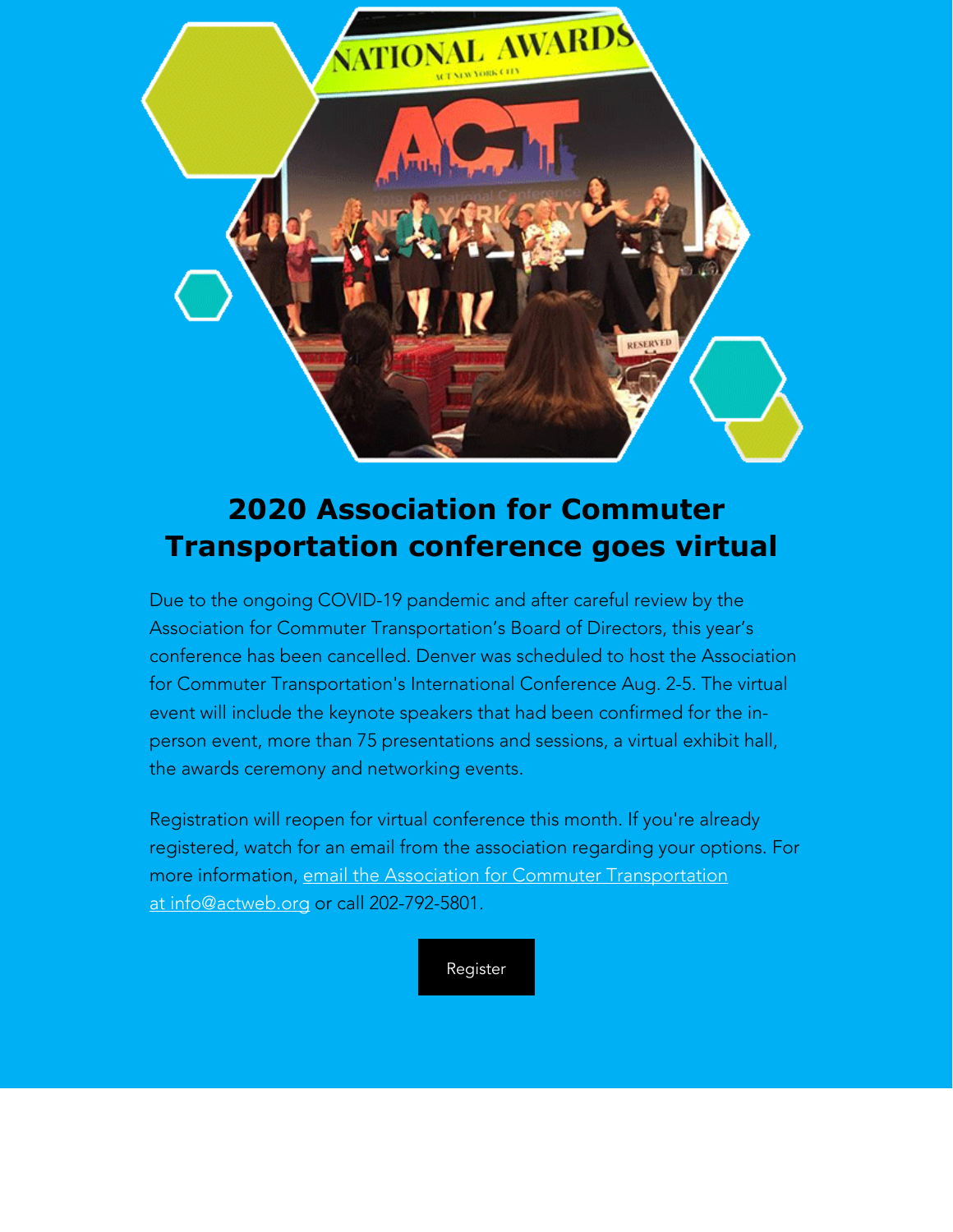

#### **Aurora's first protected bike lanes open this month**

Aurora's first — and long-awaited — separated bike lanes will be ready to ride this month.The project provides improved connections between regional trails and the Florida Station, in recognition of the need for safe travel for all transportation modes. Plans were developed with input from residents and emphasize safe ways for bicyclists and pedestrians to get from the Westerly Creek Trail and Toll Gate Creek Trail to the R Line. The project route includes three schools, medical facilities, businesses and residences.

Improvements include 10-foot, barrier-separated bidirectional bicycle lanes, on-street bicycle lanes, pavement markings, signage, lighting and physical separation for bicycle facilities, bicycle racks, crossing improvements and a Florida Station Kiss-n-Ride area. Separated bike lanes have been installed on portions of Potomac Street from Jewell Avenue to Louisiana Avenue, Florida Avenue from Abilene Street to Chambers Road, and Mexico Avenue from Idalia Street to Buckley Road.

For more information and videos for drivers and bicyclists on how to use the new separated bike lanes, visit th[e City of Aurora's website](https://drcog.createsend1.com/t/d-l-mhkjkkt-l-w/).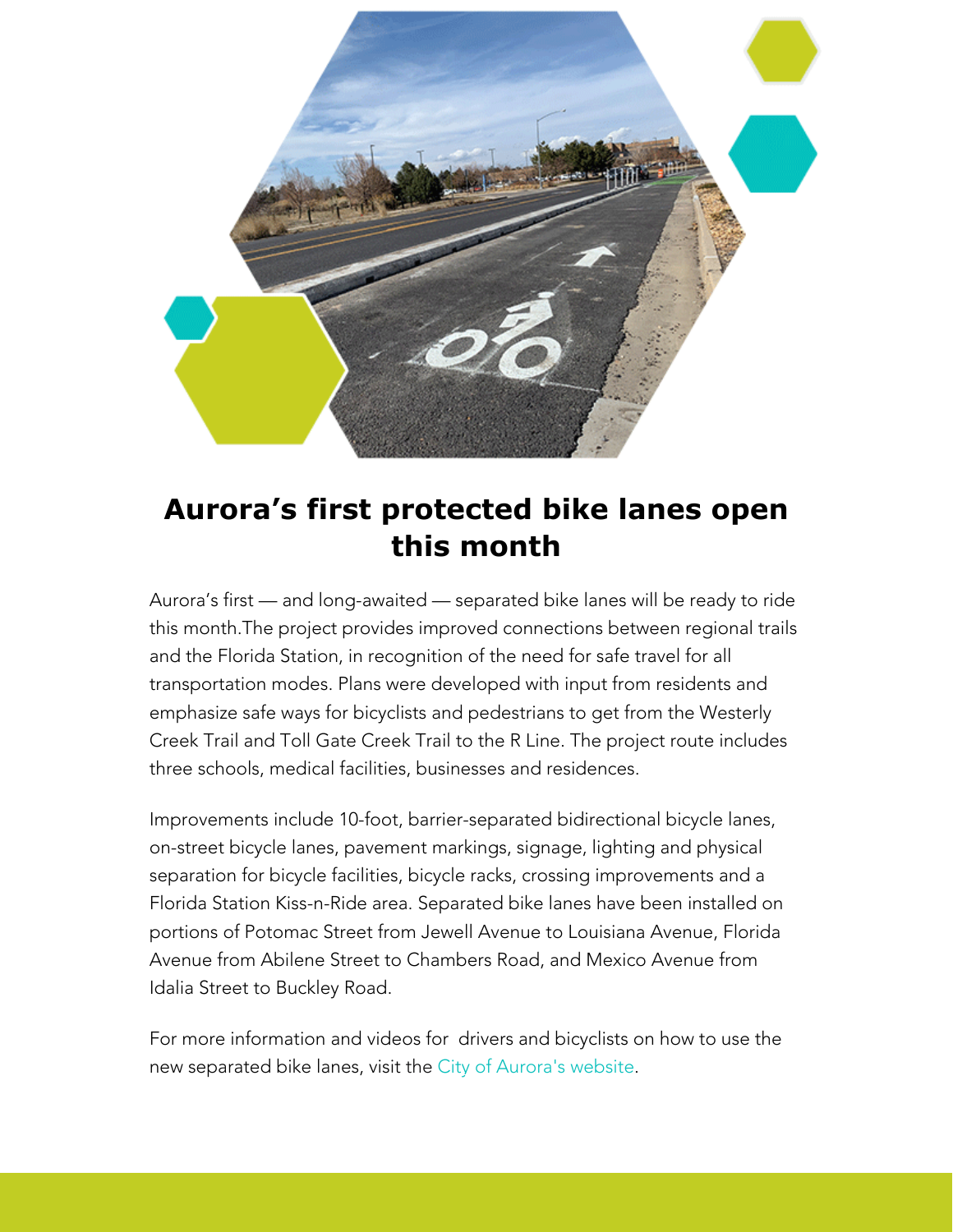

# **Vouchers for electric lawn mowers at The Home Depot**

Gas-powered lawn mowers emit greenhouse gases and contribute to groundlevel ozone pollution in the Denver area and along the north Front Range. In partnership with The Home Depot, area residents can apply for a \$150 voucher for the purchase of a new electric mower through the Regional Air Quality Council's Mow Down Pollution program. A limited number of vouchers will be available, and participants must recycle their gas-powered mowers. Participants will use an online application system and vouchers will be redeemable at one of eight participating Home Depot stores in the area. In the past, the program has offered vouchers for other lawn and garden equipment, but this year's program is limited to lawn mowers. Keep an eye on the [Mow Down Pollution website](https://drcog.createsend1.com/t/d-l-mhkjkkt-l-yd/) for full program details later in June.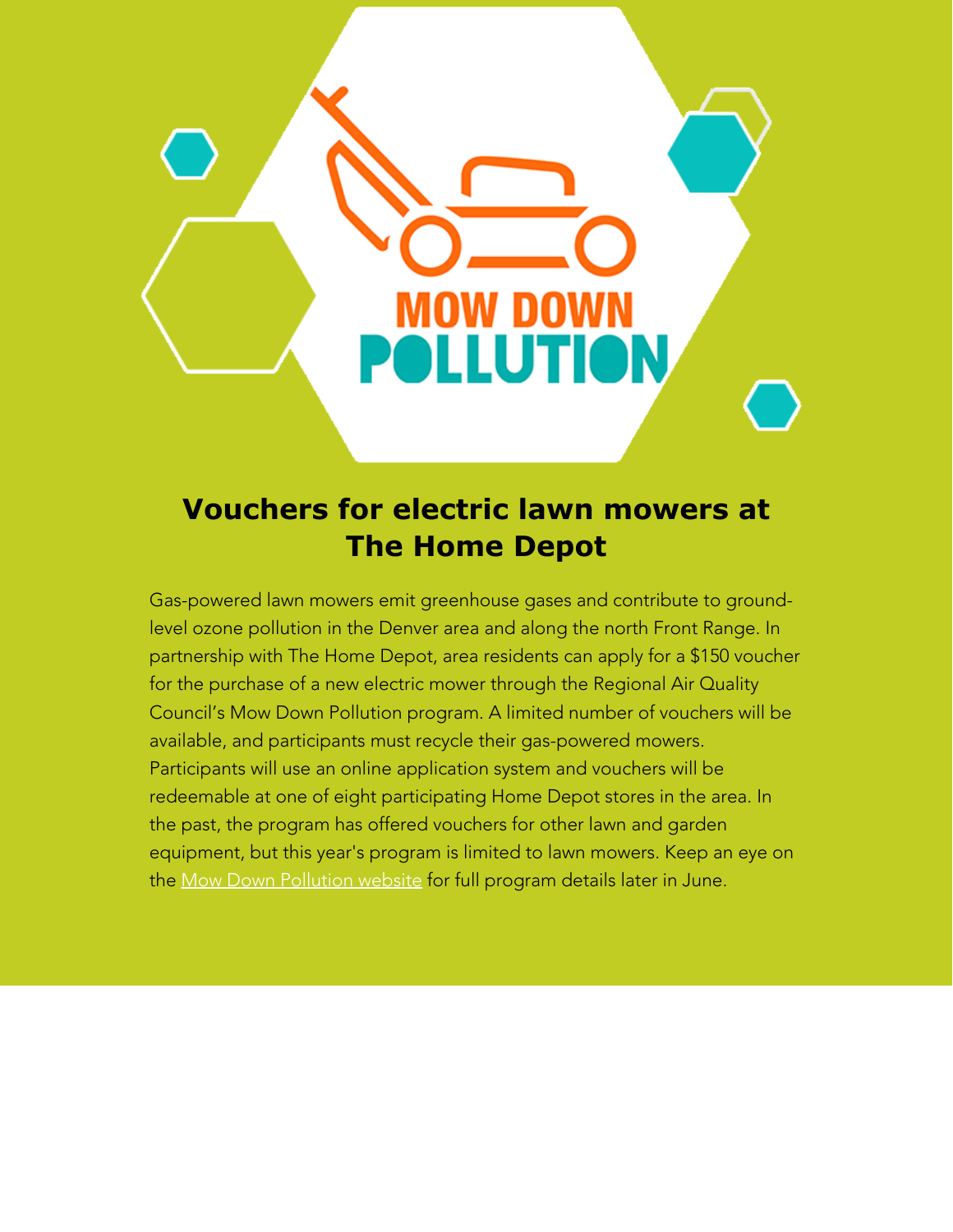

#### **Ozone Season is Near**

Summertime ozone season officially begins on June 1. Sign up for email or textOzone Action Alerts [at the Simple Steps. Better Air. website.](https://drcog.createsend1.com/t/d-l-mhkjkkt-l-yh/) Discover simple steps you can take to [minimize ozone emissions](https://drcog.createsend1.com/t/d-l-mhkjkkt-l-yk/) (and watch for a refreshed website) early this month!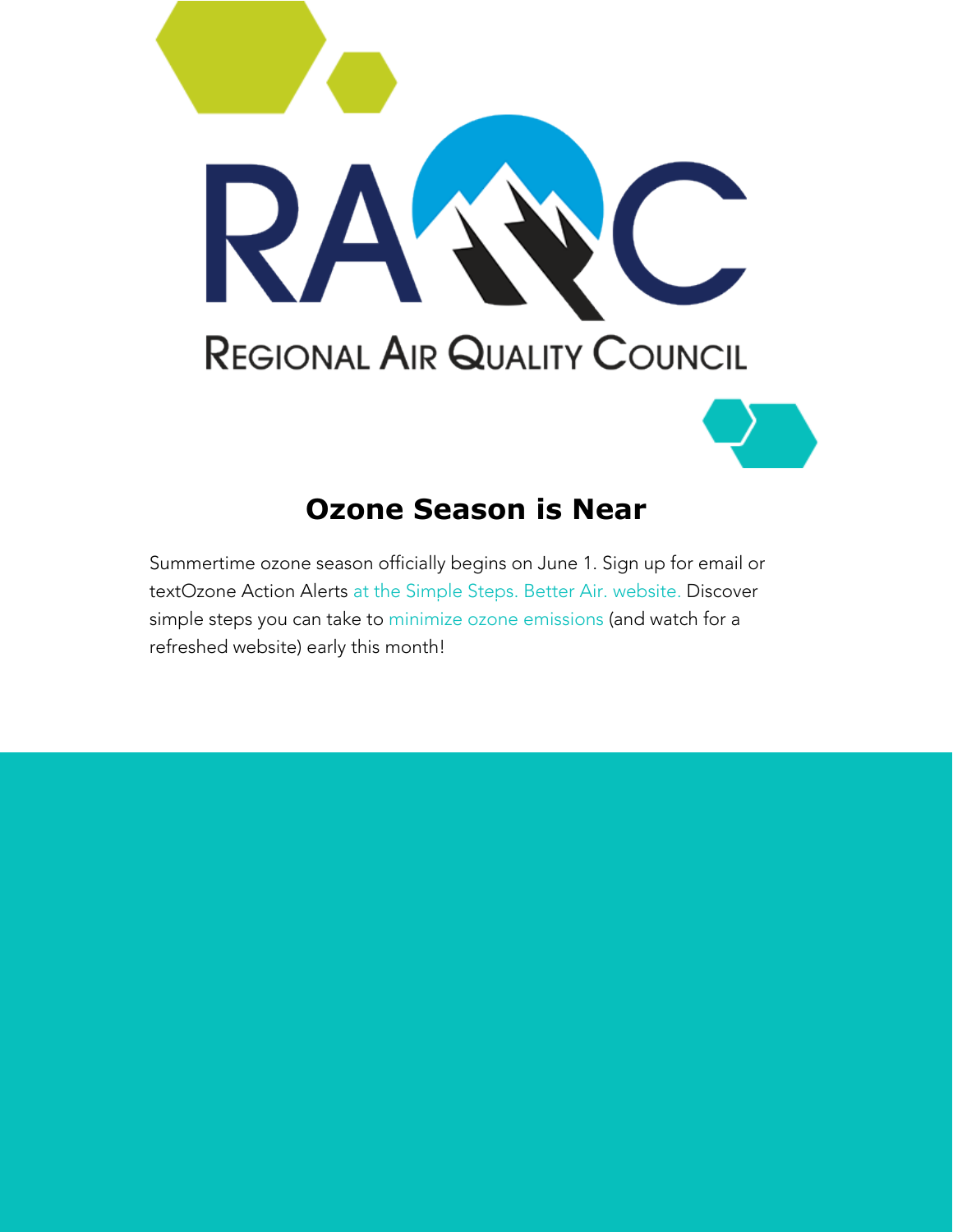# **Funding available for electric vehicle charging stations and infrastructure**

CHARGE AHEAD<br>COLORADO

The Regional Air Quality Council's [Charge Ahead Colorado](https://drcog.createsend1.com/t/d-l-mhkjkkt-l-yu/) program — an electric vehicle and infrastructure grant funding program formed in partership with the Colorado Energy Office — has reached a significant milestone. Since the program began in 2013, the Regional Air Quality Council has funded 713 electric vehicle charging stations within the Denver metro area and the Colorado Energy Office has funded 353 charging stations outside of the Denver metro area, bringing the total electric vehicle charging stations funded throughout the state to more than 1,000. The current Charge Ahead Colorado funding round is open through June 15. Visit the [Clean Air Fleets website](https://drcog.createsend1.com/t/d-l-mhkjkkt-l-jl/) to apply or learn more.

Complementing the Regional Air Quality Council's Charge Ahead Colorado program, Xcel Energy is offering Colorado businesses and organizations an opportunity to add electric vehicle charging infrastructure to their locations through its [Electric Vehicle Supply Infrastructure Program](https://drcog.createsend1.com/t/d-l-mhkjkkt-l-jr/). The new program helps organizations install the electrical infrastructure needed for electric vehicle charging stations at no cost.

The Xcel Energy program provides an opportunity to supplement Charge Ahead Colorado funding, making providing charging stations an affordable option. Project implementation timelines for both the Xcel Energy and Charge Ahead Colorado programs are flexible enough to allow companies to take advantage of both funding opportunities.